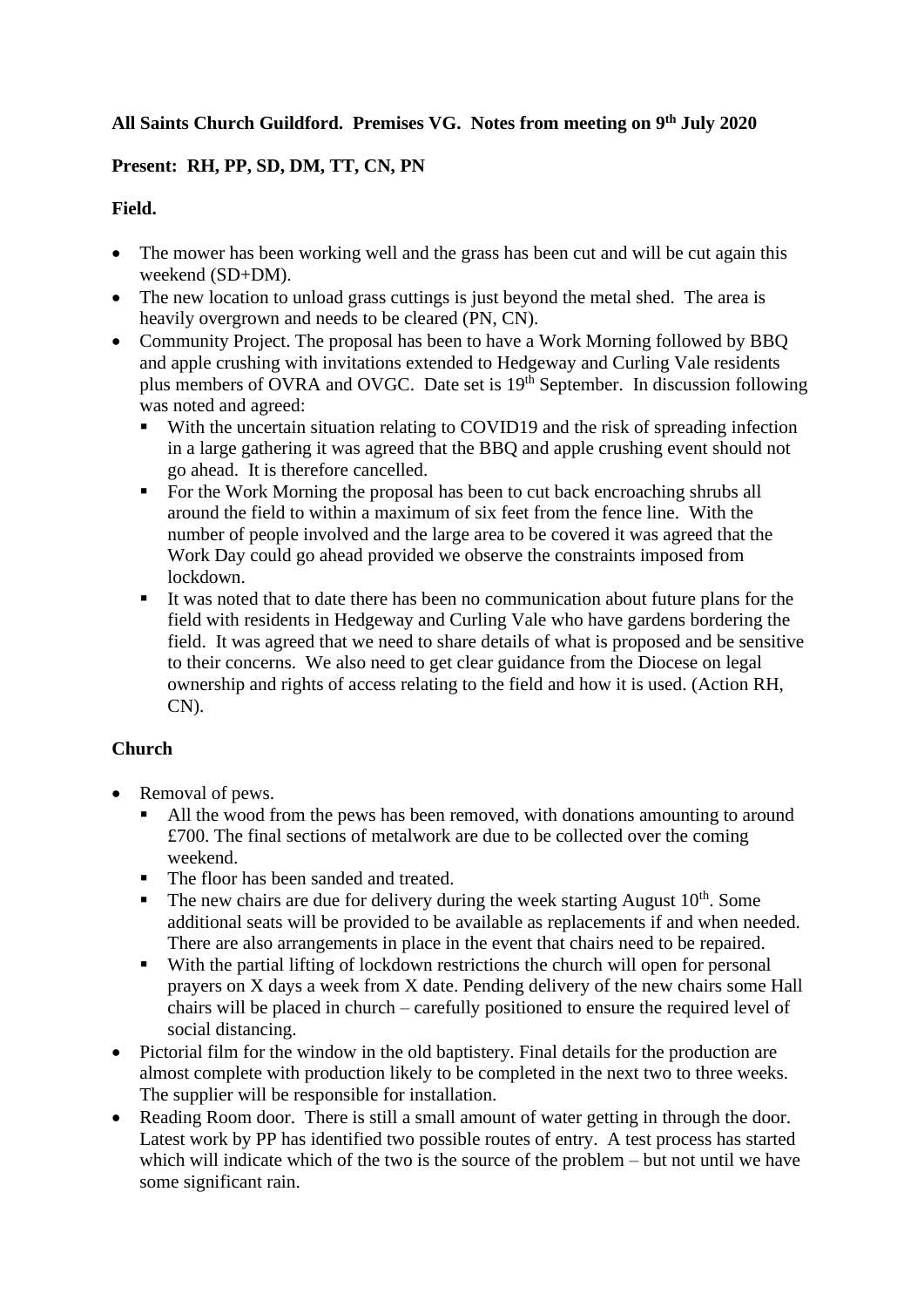- Rain ingress via the Bell Tower. DM will apply more bitumen.
- Tell Tale report from SD to be circulated
- New window in Resource Area. The woodwork on this window has been damaged. DM to investigate
- New window behind the choir stalls. Rain water has got in and the woodwork at the top is badly stained. DM to seal around the lintel and capping stone.
- New heater control. Work still not done, but needs to be in place for the change in season from September.

#### **Hall**

- Blinds have been installed.
- Radiator covers all the damaged ones have been repaired. The same upgrade will now be applied to all the other radiators (DM).
- Montessori request to place a second shed. For the future the hope has been to develop new storage facilities directly accessible from the Hall. However, this is a long term aim and in the meantime it was agreed that as a temporary measure a shed could be placed on the existing concrete slab to the rear of the church shed. The shed will be purchased, supplied and installed by Montessori. It needs to be made clear that the shed will have to be removed if at some future date that area is required for other purposes.

## **AOB**

- **Thorn Bank.** Nothing to report.
- **ECO Group.** 
	- The church plans show there is an 11 inch cavity in the walls that may be filled with insulation material. There is a requirement from Synod that the cavity wall insulation be completed within ten years.
	- The roof consists of three layers of board stuck together, so there is no simple option for insulation. There is the further problem that the cabling for the lights is fed through these boards.
	- Because the high level windows around church are so variable in size additional external glazing would be preferred.
	- There has been a proposal for a pumping system that would ensure better circulation of warm air. At present this rises towards the roof and is wasted.
	- A dual flush system is available and can be installed in the toilet (DM).
- **Big Picture**
	- With the changes to seating in church it is hoped that more use may be made of the church building. However, this will require much improved toilet facilities. With the digital survey available a meeting has been arranged with the architect to explore the options and how best this may be achieved (RH). Concern was expressed that any work that was undertaken be compatible within the scope of long term developments envisaged as part of the Big Picture.
- **Blood Donor sessions**
	- Recent changes to the regulations relating to blood donor sessions mean that the church facilities are no longer considered adequate for this purpose.
- **Planned Workdays**